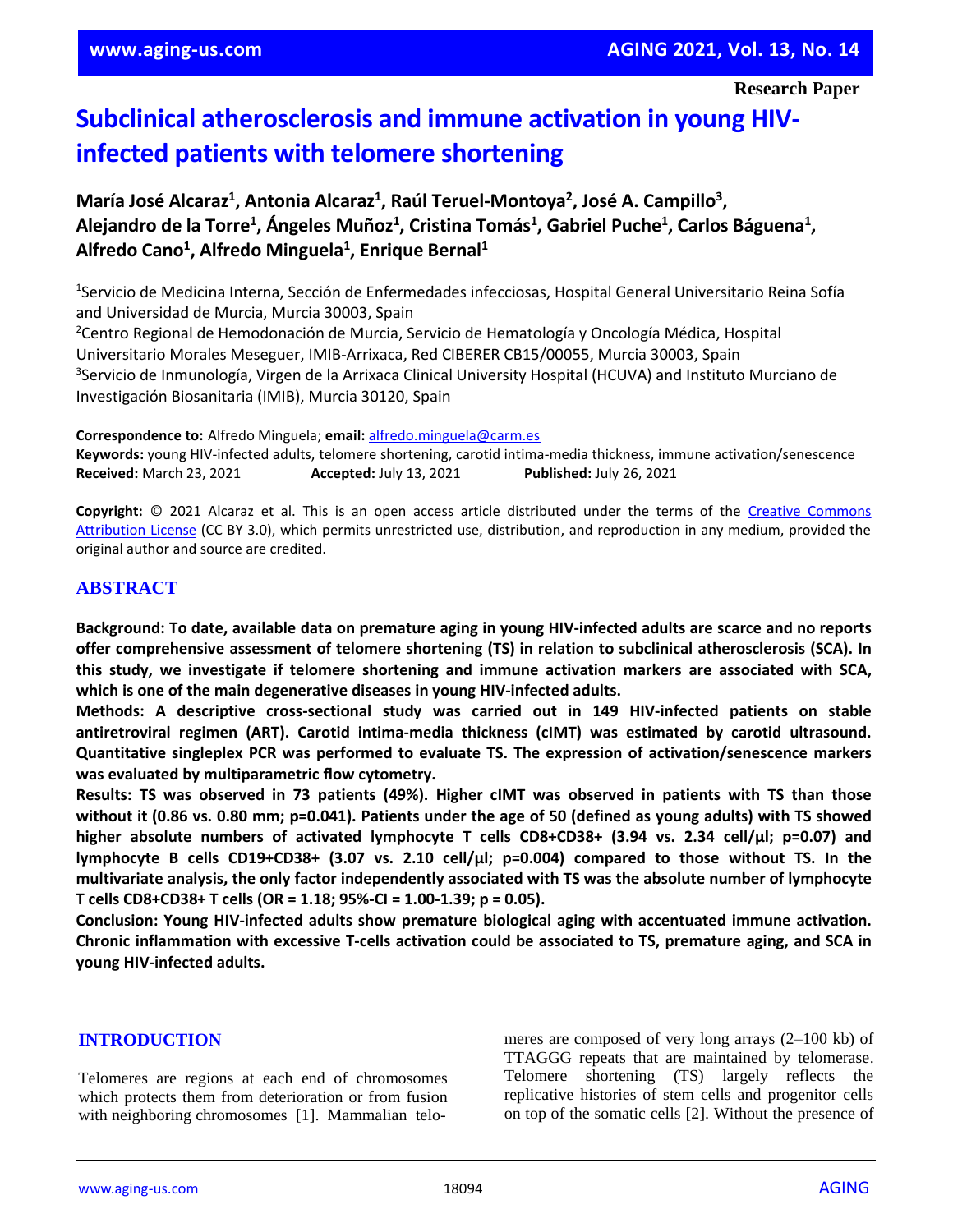telomeres, the 3-'OH end of the DNA would be unprotected and would be susceptible to being damaged during cell replication. With aging, these telomeres are shortened until the genetic material is exposed, causing cellular senescence associated with a dangerous loss of DNA [3].

Shortening of the leukocyte telomere length is observed long before the onset of carotid lesions and can predicts its progression. Besides, it is associated with cardiovascular disease (CVD) and the severity of atherosclerotic plaques in coronary and carotid arteries [4]. Carotid intima-media thickness (cIMT) has been used to estimate atherosclerotic damage. cIMT is a valid measurement of subclinical atherosclerosis (SCA), since it has been consistently related to future cardiovascular events in population studies [5]. cIMIT also correlates with the extension of coronary atherosclerosis [5, 6].

Chronic inflammation can accelerate telomere dysfunction and cell senescence in HIV-infected population [7]. With aging, cardiovascular diseases in HIV-infected patients become especially problematic. Emerging data indicate that, even under a strict control of the traditional cardiovascular risk factors, HIV-infection increases rates of atherosclerosis-related disease, mostly due to chronic arterial inflammation and the injury induced by chronic immune response, which, in turn, promotes dysfunction of the endothelium, atherosclerosis [8], and thrombosis. In fact, endothelial injury and dysfunction have been proposed as plausible links between HIV infection [9] and atherosclerosis. Besides, despite effective viral suppression, immune activation leads to premature onset of immune-senescence, which could be related to the earlier aging of HIV-infected patients [8].

Several immunological biomarkers have been associated with the immune senescence related with aging, such as TS, the accumulation of CD28 negative T-cells (CD28null), and the increase in the expression of activation markers, i.e. CD38, HLA-DR [10]. Chronic viral infections like HIV are considered major contributors to immune senescence and chronic inflammatory state observed in elderly HIV-infected patients [11].

To date, available data on premature aging in young HIV-infected adults are limited [12] and no reports offer a comprehensive assessment of TS, a key molecular marker of biological aging, in relation to SCA and/or activation/senescent profiles. In this paper, we investigate if telomere shortening and immune activation markers are associated with SCA, which is one of the main degenerative diseases observed in young HIV-infected adults.

## **MATERIALS AND METHODS**

#### **Study design, participants, setting, and eligibility**

This descriptive cross-sectional study was performed in a sample of 149 HIV-infected patients on stable antiretroviral therapy (ART) in Reina Sofía University Hospital in Murcia, Spain. 91% of our patients had undetectable HIV viral load during the study. Patients over the age of 18 were recruited if documented HIV infection. The average time of our patients with HIV infection was 13 years. Concomitant pathologies or treatments were not exclusion criteria. The study conformed principles of the Declaration of Helsinki and the Good Clinical Practice Guidelines, and was approved by the local ethics committee ("Comité Etico de Investigación Clínica del Hospital Universitario Reina Sofía de Murcia"). All patients gave their written consent to participate in the study [13].

Medical records were carefully reviewed, and all patients underwent a physical examination. Gender, age, body mass index, smoking status, family history of CVD, and treatments with antiretroviral drugs were recorded. The presence of arterial hypertension, hypercholesterolemia, and hypertriglyceridemia was defined according to the Adult Treatment Panel III criteria. A sample of fasting venous blood was obtained to determine concentrations of glucose, high-sensitivity C-reactive protein (hsCRP), creatinine, total cholesterol, D-dimer, HDL cholesterol, and triglycerides using standard enzymatic methods. Concentration of LDL cholesterol was calculated using the Friedewald equation [14]. Plasma viral load was measured using the Cobas TaqMan HIV-1 assay (RocheDiagnostics Systems, Branchburg, NJ, USA). CD4 and CD8 T-cell counts were determined by flow cytometry (Becton Dickinson, NJ, USA) [14].

#### **cIMT measurement**

Carotid measurement was performed during the baseline visit. For the determination of carotid intimamedia thickness (cIMT), B-mode high-resolution ultrasound was used following a standard procedure previously described [12, 13]. All measurements were performed by the same researcher, who was unaware of the group to which the patients belonged. SCA was considered if IMT was higher than 0.8 mm in common carotid, higher than 1.0 mm in bulb carotid, or there was a plaque in the carotid artery [13, 14].

#### **Telomere length measurement in blood leukocyte**

Genomic DNA was extracted from whole venous blood following standard procedures [15] and stored at  $4^{\circ}$  C in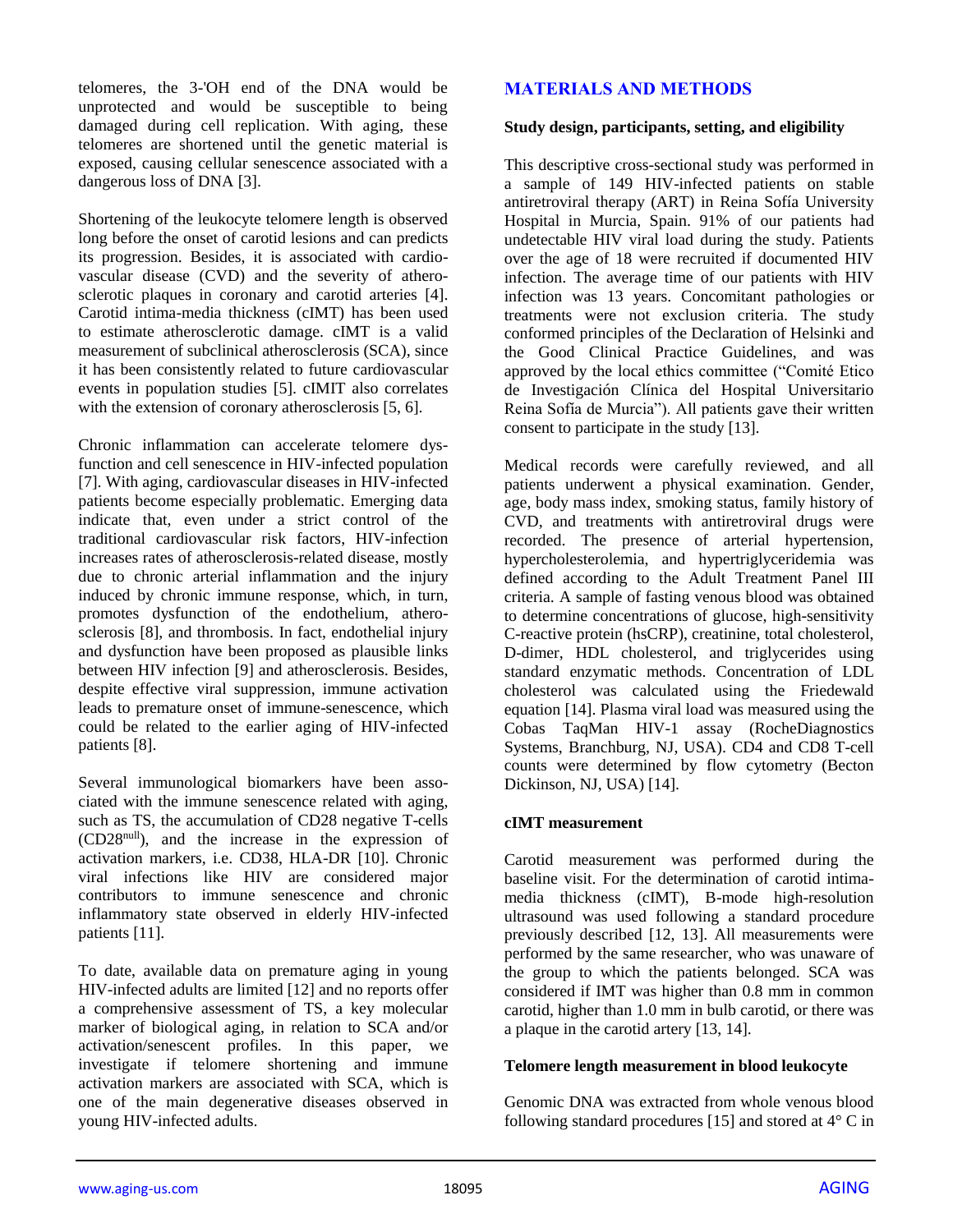TE buffer (10mM Tris–HCl, 0.1mM EDTA, pH7.5) at a concentration of  $\sim 100$  ng/ml. DNA stocks were diluted with pure water just prior to singleplex quantitative polymerase chain reaction (qPCR) [16]. Mean relative telomere length (TL) was then assayed with a monochromatic multiplex qPCR (MMqPCR) assay developed by Cawthon [17]. Primers for the single copy gene albumin - albu (5' CGG CGG CGG GCG GCG CGG GCT GGG CGG AAA TGC TGC ACA GAA TCC TTG 3', and albd (5' GCC CGG CCC GCC GCG CCC GTC CCG CCG GAA AAG CAT GGT CGC CTG TT 3')- and for telomere - telg (5' ACACTA AGG TTT GGG TTT GGG TTT GGG TTT GGG TTA GTG T 3'), and telc (5' TGT TAG GTA TCC CTA TCC CTA TCC CTA TCC CTA TCC CTA ACA 3')- were used at 0.9 μM final concentration. The thermal cycling profile was 95° C for 15min, followed by 2 cycles of 94° C for 15s, 49° C for 15s, followed by 40 cycles of 94° C for 15s, 62° C for 10s, 74° C for 15s, 84° C for 10s, and 88° C for 15s, with signal acquisition at the end of 74° C or 88° C steps, for telomere or albumin reaction, respectively [17]. Reactions were carried out in triplicate in a 10μL volume using the SYBR Select Master Mix (Applied Biosystems by Life Technologies) on a LightCycler 480 (Roche). A standard curve prepared with human blood DNA was included in each run and used to estimate telomere (T) and single nuclear gene (S) [18].

The whole blood DNA concentrations were confirmed to lie well within the linear range of the standard curves. Relative TL was expressed as the average T/S ratio of triplicates [17]. As validation controls of the technique, we use DNA from the elderly with age  $> 88$ .

TS was considered if the value of TL was less than 200. We established 200 as a cut-off point, since it was the median value obtained in our sample.

#### **Flow cytometry**

EDTA anticoagulated peripheral blood cells were labeled following a lyse/wash protocol with an 8 color/9-monoclonal antibody (mAb). In this study the strategy previously described by Bernal et al. was used to label, acquire and analyze the blood cells in flow cytometry [19].

The expression of CD28, CD38, CD86, and HLA-DR activation/senescence markers were evaluated as percentage (%) and absolute numbers (cells/µl) of positive cells as well as mean fluorescence intensity (MFI) of the marker on CD3+CD4+ and CD3+CD8+ T lymphocytes, CD19+ B lymphocytes, CD3-CD19- CD16+ NK lymphocytes, CD4+CD86+HLA-DR+ medium SSC monocytes, CD16++ elevated SSC granulocytes, and elevated SSC auto fluorescent eosinophils [19].

#### **Statistical analyses**

A descriptive analysis of patients' characteristics was conducted using frequency tables for categorical variables and mean and SD for continuous variables. Differences in categorical variables between patients with and without TS were assessed through the X2 test or the Fisher test, and t student tests for continuous variables. Binary logistic regression was used to evaluate the independent variable association with TS. Multivariable models were adjusted for age, transmission group (homosexual/bisexual, injecting drug use, heterosexual, and other/unknown), Framingham risk score, and variables that were significant in the univariate analysis. Wald tests were used to derive P values. Significance was placed at P<0.05. All statistical analyses were performed using SPSS package version 24 [13]. The variables collinearity were analyzed, and those that were collinear were not included.

## **RESULTS**

Detailed biological and clinical characteristics of patients at the inclusion of the study are shown in Table 1. In summary, the study comprised 149 HIV-infected patients whose mean age was of 48.57±10.15 years, 78.5% men, 91% with HIV viral load lower than 20 copies/mL for longer than 12 months, and an average CD4+ T cell count of 736 cells/mL. HIV-infected subjects were on stable ART, 26.8% (n=40) on protease inhibitor (PI)-based regimen, 32% (n=47) on Nonnucleoside reverse transcriptase inhibitors (NNRTIs) based regimen, and  $51\%$  (n=75) on integrase inhibitor (IIS)-based regimen in combination with Nucleoside Analogue Reverse Transcriptase Inhibitor (NRTI). Main CVD risk factors were hypertension  $(n=27, 18.2 \%)$ , type 2 diabetes (n=8, 5.4%), dyslipidemia (n=47, 31.5%), current smoking habit (n=81, 57.6%), and carotid SCA (n=61, 44.2%).

TS was observed in 73 (49%) patients (Table 2). Compared to patients without TS, those with TS were older (50 $\pm$ 10 vs. 46 $\pm$ 10 years; p=0.01); had higher cIMT in the left carotid bulb (0.86 [0.74-1.03] vs. 0.80 [0.72- 0.94] mm;  $p = 0.041$ , left common carotid artery  $(0.70)$ [0.56-0.80] vs. 0.63 [0.52 - 0.71] mm;  $p = 0.01$ ), and right common carotid artery (0.68 [0.58-0.79] vs. 0.60 [0.53- 0.70] mm;  $p = 0.018$ ; are more likely to have carotid plaque (23.9% vs. 9.9%;  $p = 0.048$ ), and had a higher score on the Framingham scale  $(4 \t[2-5]$  vs. 2  $[1-4]$ ;  $p =$ 0.011). Additional clinical and HIV-related parameters stratified by TS are shown in (Table 2).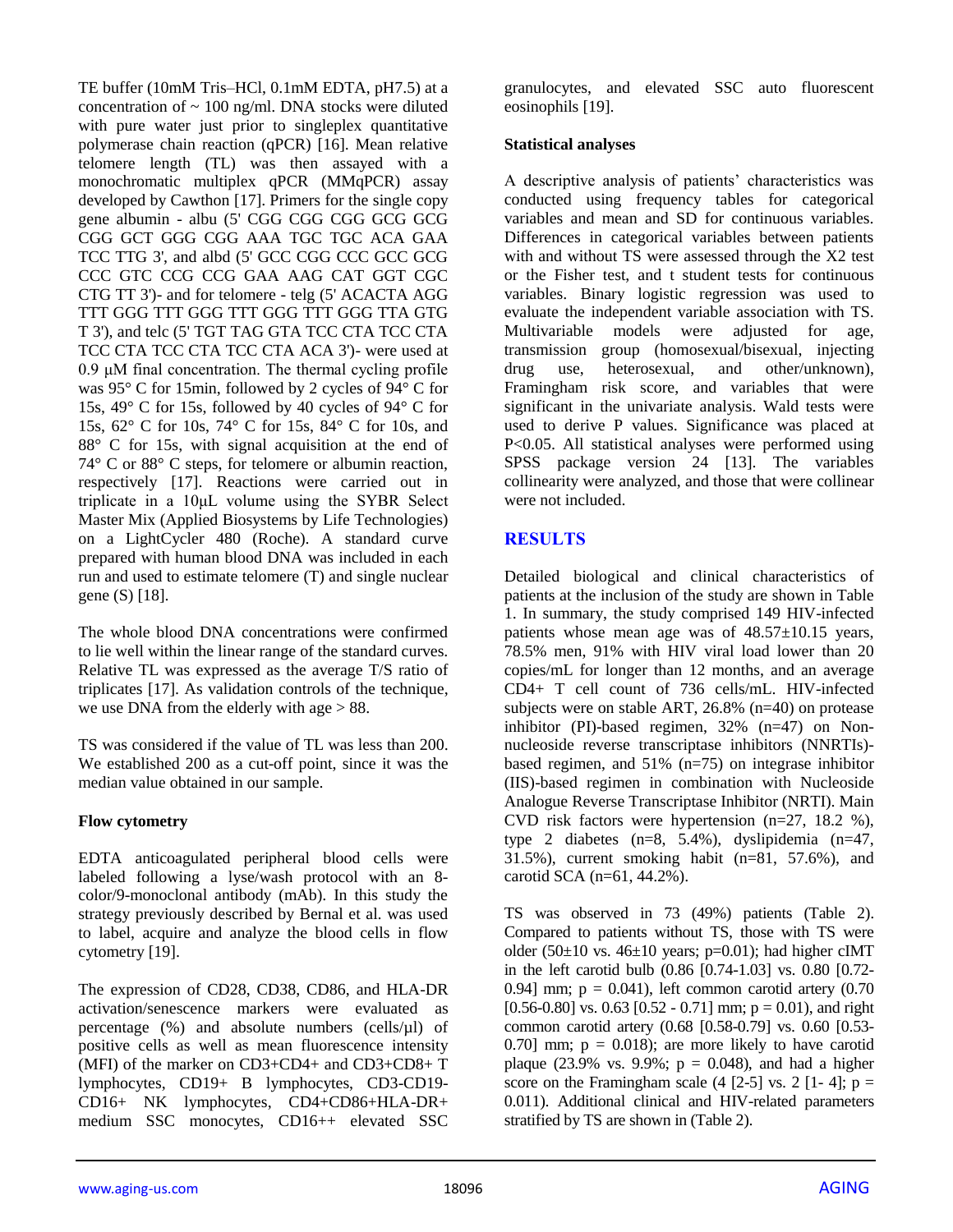| <b>Variable</b>               | $n = 149$               |
|-------------------------------|-------------------------|
| Age, yrs [mean (SD)]          | 48.57 (10.15)           |
| Sex [male, $(\%)$ ]           | 117 (78.5)              |
| Transmission group, (%)       |                         |
| Homosexual/bisexual           | 42.6                    |
| Heterosexual                  | 37.2                    |
| Intravenous drug users        | 25                      |
| Others/unknown                | 3.4                     |
| Type 2 diabetes, $n$ $(\%)$   | 8(5.4)                  |
| Hypertension, n (%)           | 27(18.2)                |
| Dyslipidemia, n (%)           | 47(31.5)                |
| Current Smoker, n (%)         | 81 (55,5)               |
| ART, years [mean (SD)]        | 4.1 $[2.0, 9.0]$        |
| Alcohol consumption, n (%)    | 74 (51.0)               |
| Drug user, $n$ $(\%)$         | 19 (13.4)               |
| Coronary heart disease, n (%) | 7(4.8)                  |
| Stroke, n (%)                 | 2(1.4)                  |
| AIDS $(\%)$                   | 31(23.0)                |
| On ART, n (%)                 |                         |
| Protease inhibitor, $n(\%)$   | 40(26.8)                |
| NNRTI, $n$ (%)                | 47 (32.0)               |
| Integrase inhibitor, $n(\%)$  | 75(51.0)                |
| Other ART combination $(\%)$  | 23(15.6)                |
| Carotid plaques, n (%)        | 23 (16.7)               |
| Carotid SCA, n (%)            | 61(44.2)                |
| CD4 nadir                     | 256.00 [119.50, 422.50] |
| BMI                           | 26.47 [23.59, 28.84]    |
| CD4+ T-cell count, cells/mL   | 736.00 [471.00, 966.50] |
| CD4/CD8 ratio                 | $0.83$ [0.51, 1.10]     |
| Left common carotid IMT       | $0.66$ [0.56, 0.76]     |
| Framingham risk score         | 3.00 [1.82, 4.25]       |
| Fold TS                       | 207.94 [152.22, 286.03] |

**Table 1. Basal biological and clinical characteristics of HIV-infected patients.**

AIDS, acquired immune deficiency syndrome; ART, antiretroviral therapy; BMI, body mass index; NNRTI, nonnucleoside reverse transcriptase inhibitor; SCA, subclinical atherosclerosis; IMT, intima–media thickness; TS, telomere shortening.

A multivariate analysis including significant variables in the univariate analysis showed that the only factor associated with TS was the cIMT of the left carotid artery (OR=9.1, 95%-CI=1.10-76; p=0.04). A weak and inverse correlation was found between TS and left carotid cIMT (rho=-0.201; p=0.018) and right carotid cIMT (rho=-0.203; p=0.017).

For a better understanding of the role of immunological variables in the TS, subsequent analyses were carried out in patients under the age of 50 (young adults, 69 out of 149). TS was observed in 45% (n=31 out of 69) of young HIV-infected adults (Table 3). Compared to patients without TS, those with TS were older  $(43\pm5 \text{ vs. } 39\pm7)$ years; p=0.01) and had higher levels of absolute counts of activated CD8+CD38+ T cells (3.94 [2.46-5.51 cell/μl] vs. 2.34 [1.68-4.55 cell/μl]; p=0.07), activated CD19+CD38 B cells (3.07 [2.46-3.99 cell/μl] vs. 2.10 [ $1.59$  -2.98 cell/ $\mu$ l];  $p=0.004$ ), activated/senescent CD4+CD28-CD38+ T cells (870.0 [466.5-1472.0 cell/μl] vs. 405.0 [242.7-912.5 cell/μl]; p=0.03) and activated CD8+CD38+ T cells (609.0 [475.5-1212.5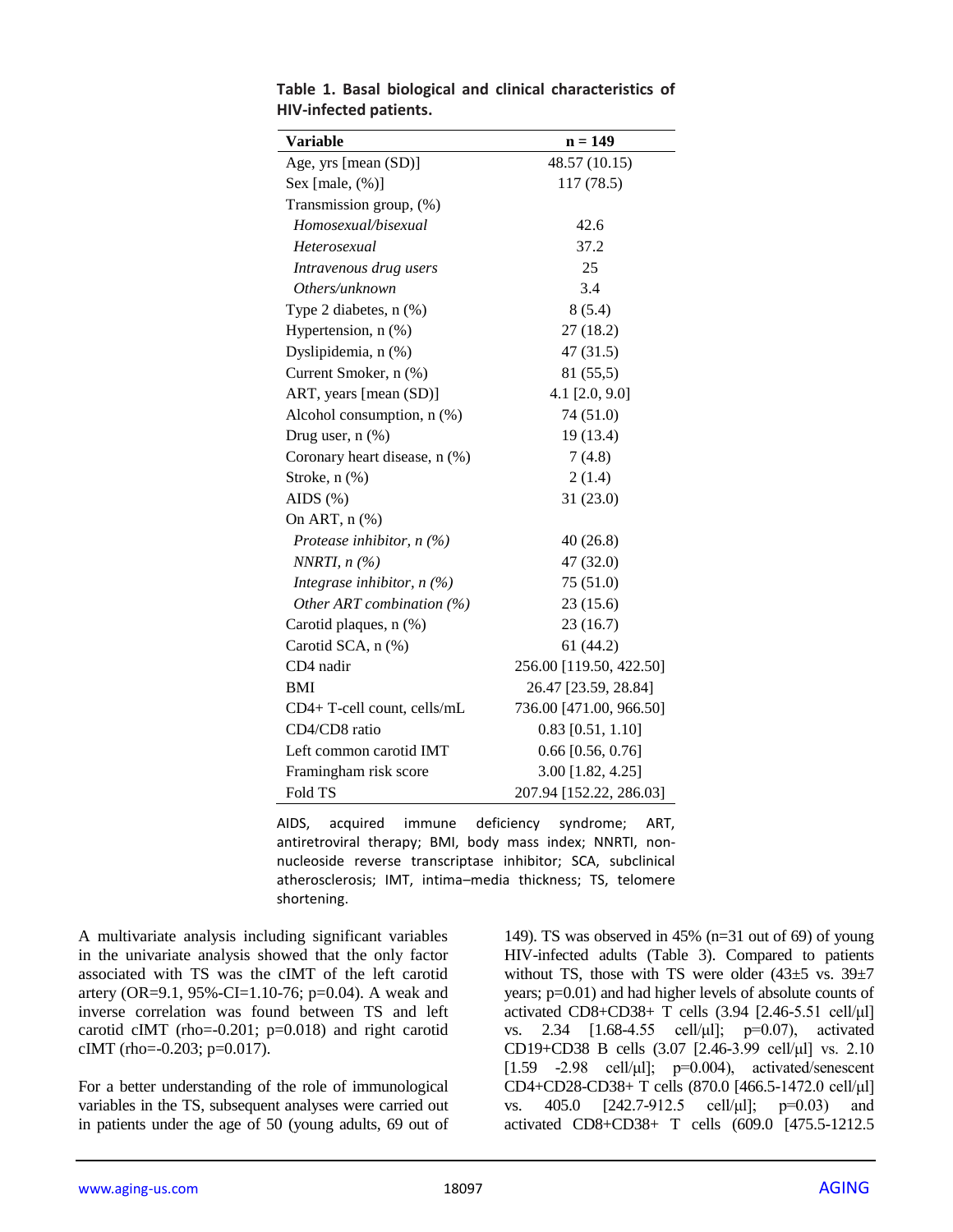|                               | No ST $(N=76)$       | $ST(N=73)$           | ${\bf P}$ |
|-------------------------------|----------------------|----------------------|-----------|
| Age, yrs [mean (SD)]          | 46.49 (9.94)         | 50.74 (9.97)         | 0,010     |
| Sex [male (%)]                | 58 (76.3)            | 59 (80.8)            | 0,638     |
| Transmission group, (%)       |                      |                      | 0,334     |
| Homosexual/bisexual           | 35(46.1)             | 28 (38.9)            |           |
| Heterosexual                  | 24(31.6)             | 31(43.1)             |           |
| Intravenous drug users        | 13(17.1)             | 12(16.7)             |           |
| Others/unknown                | 4(5.3)               | 1(1.4)               |           |
| Type 2 diabetes, n (%)        | 1(1.3)               | 9(12.5)              | 0,017     |
| Hypertension, n (%)           | 7(9.2)               | 20(27.8)             | 0,007     |
| Dyslipidemia, n (%)           | 23(30.3)             | 24 (32.9)            | 0,867     |
| Smoker, n (%)                 |                      |                      | 0,794     |
| Nonsmoker                     | 32(42.1)             | 30(42.9)             |           |
| Current smoker                | 43 (56.6)            | 38 (54.3)            |           |
| Past smoker                   | 1(1.3)               | 2(2.9)               |           |
| Drug user, $n$ $%$            | 12(16.4)             | 7(10.1)              | 0,393     |
| Exercise, n (%)               |                      |                      | 0,809     |
| No exercise                   | 21(29.6)             | 20(30.3)             |           |
| Mild                          | 10(14.1)             | 13(19.7)             |           |
| Moderate                      | 17(23.9)             | 15(22.7)             |           |
| Intensive                     | 23(32.4)             | 18(27.3)             |           |
| Coronary heart disease, n (%) | 3(4.1)               | 4(5.6)               | 0,955     |
| Carotid plaques, n (%)        | 7(9.9)               | 16(23.9)             | 0,048     |
| Carotid SCA, n (%)            | 27(38.0)             | 34 (50.7)            | 0,183     |
| Left carotid bulb IMT mm*     | $0.80$ [0.72-0.94]   | $0.86$ [0.74, 1.03]  | 0,041     |
| Left common carotid IMT*      | $0.63$ [0.52-0.71]   | $0.70$ [0.56, 0.80]  | 0,01      |
| Framingham risk score*        | 2.00 [1.00-4.00]     | 4.00 [2.00-5.00]     | 0,011     |
| Stroke, n (%)                 | 0(0.0)               | 2(2.9)               | 0,446     |
| Hepatitis C virus Ab, n (%)   | 15(20.5)             | 15(21.4)             | 1,0       |
| $SVS, n$ $(\%)$               |                      |                      | 0,560     |
| No SVS                        | 1(8.3)               | 1(9.1)               |           |
| Yes SVS                       | 11(91.7)             | 9(81.8)              |           |
| Others/unknown                | 0(0.0)               | 1(9.1)               |           |
| $HBSAg$ (%)                   | 1(8.3)               | 0(0.0)               | 1,0       |
| CD4 nadir*                    | 249.0 [141.0, 367.2] | 268.0 [119.0, 443.0] | 0,615     |
| CDC HIV stage, n (%)          |                      |                      | 0,194     |
| Stage A                       | 32(48.5)             | 21 (35.6)            |           |
| Stage B                       | 23(34.8)             | 21(35.6)             |           |
| Stage C                       | 11(16.7)             | 17(28.8)             |           |
| AIDS $(\%)$                   | 11(16.2)             | 20(29.9)             | 0,092     |
| On ART, $n$ $%$               |                      |                      | 0,566     |
| Protease inhibitor, n (%)     | 20(26.3)             | 20 (27.4)            | 1,0       |
| NNRTI, $n$ $%$                | 25(32.9)             | 22(31.0)             | 0,943     |
| Integrase inhibitor, n (%)    | 35(46.1)             | 40(56.3)             | 0,279     |
| Other ART combination (%)     | 12(15.8)             | 11(15.5)             | 1,0       |
| Time on ART, yrs [mean (SD)]  | 3.83 [1.91, 6.69]    | 4.38 [2.14, 9.67]    | 0,461     |
| BMI*                          | 25.55 [23.52-28.47]  | 27.19 [23.84-29.84]  | 0,173     |
| Glomerular filtration mL/min* | 89.2 [84.29-94.20]   | 84.6 [74.27-95.10]   | 0,199     |
| Glucose level-mg/dL*          | 91.0 [85.50-99.00]   | 95.0 [86.00-106.00]  | 0,122     |

| Table 2. Clinical and HIV-related parameters stratified by telomere shortening (TS). |  |
|--------------------------------------------------------------------------------------|--|
|--------------------------------------------------------------------------------------|--|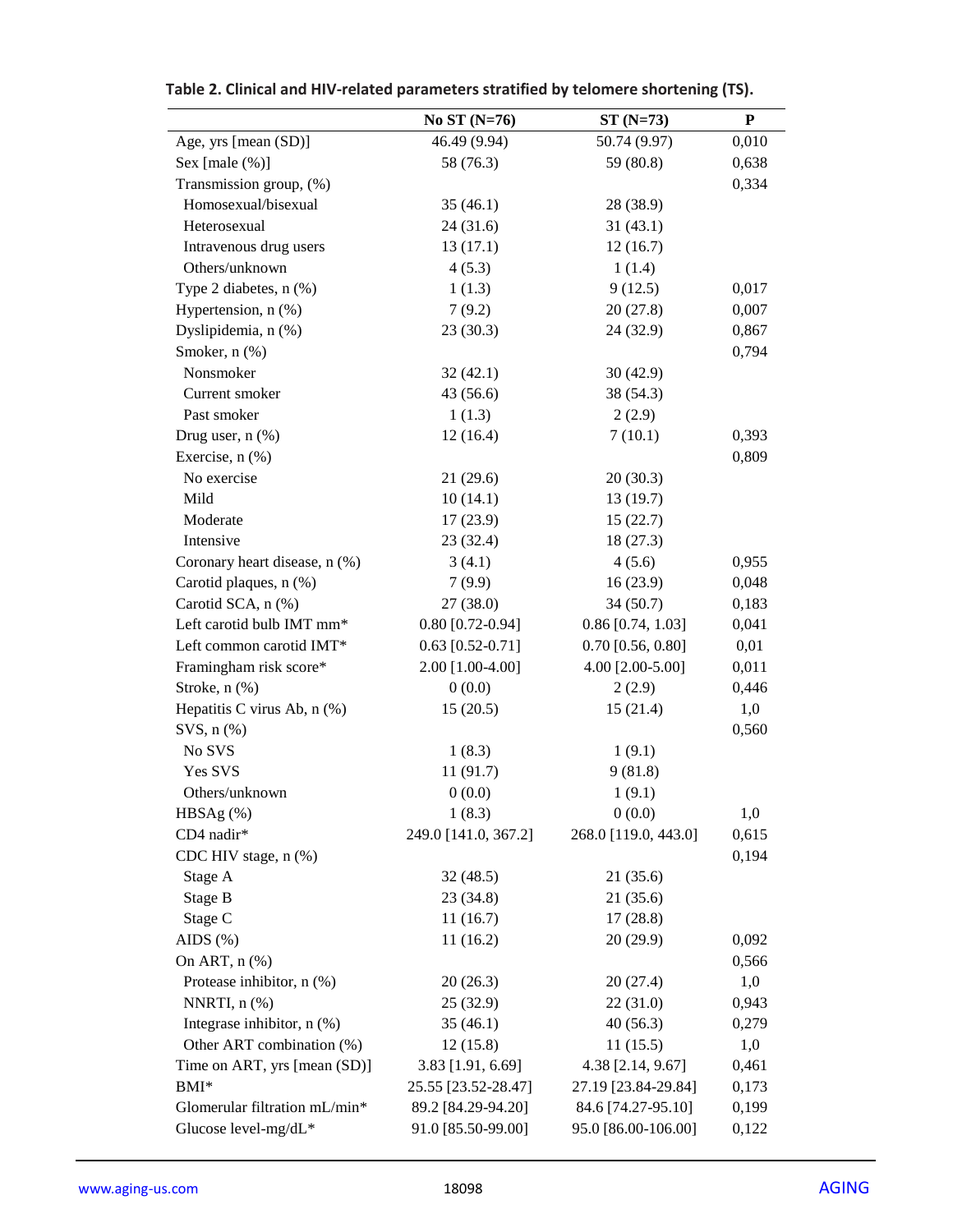| Total cholesterol level-mg/dL* | 182.0 [157.50-221.00] | 184.0 [159.00-216.00] | 0,905 |
|--------------------------------|-----------------------|-----------------------|-------|
| LDL cholesterol level-mg/dL*   | 108.0 [85.00-131.50]  | 108.0 [86.50-133.00]  | 0,908 |
| HDL cholesterol level-mg/dL*   | 122.0 [87.00-171.00]  | 124.0 [87.00-195.00]  | 0,869 |
| Triglyceride levels-mg/dL*     | 45.0 [38.00-55.00]    | 47.0 [41.00-54.00]    | 0,621 |
| CD4+ T-cell count-cells/mL*    | 769.0 [531.0-980.2]   | 709.0 [466.0-919.0]   | 0,179 |
| CD4/CD8 ratio*                 | $0.77$ [0.56-1.1]     | $0.86$ [0.44-1.17]    | 0,848 |
| Fold TS*                       | 284.1 [243.8-383.3]   | 151.2 [108.4-171.2]   | 0,001 |

\*median [IQR].

SVS, Sustained Viral Suppression; HBSAg, hepatitis B surface antigen; CDC, Centers for Disease Control and Prevention; AIDS, acquired immune deficiency syndrome; ART, antiretroviral therapy; BMI, body mass index; HDL, high-density lipoproteins; LDL, low-density lipoproteins; NNRTI, nonnucleoside reverse transcriptase inhibitor; SCA, subclinical atherosclerosis.

|                     |  |  | Table 3. Clinical and HIV-related parameters stratified by telomere shortening (TS) in |  |
|---------------------|--|--|----------------------------------------------------------------------------------------|--|
| patients <50 years. |  |  |                                                                                        |  |

|                               | No ST (N=38)            | $ST(N=31)$             | ${\bf P}$ |
|-------------------------------|-------------------------|------------------------|-----------|
| Age, yrs [mean (SD)]          | 38.82 (6.86)            | 42.77(5.16)            | 0.010     |
| Sex [male $(\%)$ ]            | 32 (84.2)               | 27(87.1)               | 1.00      |
| Transmission group, (%)       |                         |                        | 0.371     |
| Homosexual/bisexual           | 24(63.2)                | 17(54.8)               |           |
| Heterosexual                  | 8(21.1)                 | 11(35.5)               |           |
| Intravenous drug users        | 4(10.5)                 | 3(9.7)                 |           |
| Others/unknown                | 2(5.3)                  | 0(0.0)                 |           |
| Type 2 diabetes, n (%)        | 0(0.0)                  | 2(6.5)                 | 0.386     |
| Hypertension, n (%)           | 2(5.3)                  | 3(9.7)                 | 0.813     |
| Dyslipidemia, n (%)           | 10(26.3)                | 6(19.4)                | 0.693     |
| Smoker, n (%)                 |                         |                        | 0.712     |
| Nonsmoker                     | 18 (47.4)               | 13(43.3)               |           |
| Current smoker                | 19(50.0)                | 15(50.0)               |           |
| Past smoker                   | 1(2.6)                  | 2(6.7)                 |           |
| Drug user, $n$ $%$            | 6(16.7)                 | 2(6.7)                 | 0.389     |
| Exercise, n (%)               |                         |                        | 0.992     |
| No exercise                   | 12(34.3)                | 11 (37.9)              |           |
| Mild                          | 5(14.3)                 | 4(13.8)                |           |
| Moderate                      | 8(22.9)                 | 6(20.7)                |           |
| Intensive                     | 10(28.6)                | 8(27.6)                |           |
| Coronary heart disease, n (%) |                         |                        |           |
| Carotid plaques, n (%)        | 0(0.0)                  | 2(6.9)                 | 0.392     |
| Carotid SCA, n (%)            | 8(22.9)                 | 9(31.0)                | 0.651     |
| Left carotid bulb IMT mm*     | $0.77$ [0.63, 0.87]     | $0.86$ [0.73, 0.90]    | 0.071     |
| Left common carotid IMT*      | $0.56$ [0.50, 0.64]     | $0.60$ [0.53, 0.70]    | 0.048     |
| Framingham risk score*        | 1.00 [1.00, 2.00]       | 2.00 [1.00, 3.00]      | 0.052     |
| Stroke, n (%)                 | 1(2.6)                  | 0(0.0)                 | 1.00      |
| Hepatitis C virus Ab, n (%)   | 2(5.6)                  | 4(12.9)                | 0.534     |
| $SVS, n$ $(\%)$               |                         |                        |           |
| No SVS                        |                         |                        |           |
| Yes SVS                       |                         |                        |           |
| Others/unknown                |                         |                        |           |
| HBSAg $(\%)$                  | 1(11.1)                 | 0(0.0)                 | 1.00      |
| CD4 nadir*                    | 290.00 [169.00, 448.00] | 256.00 [54.50, 381.50] | 0.164     |
|                               |                         |                        |           |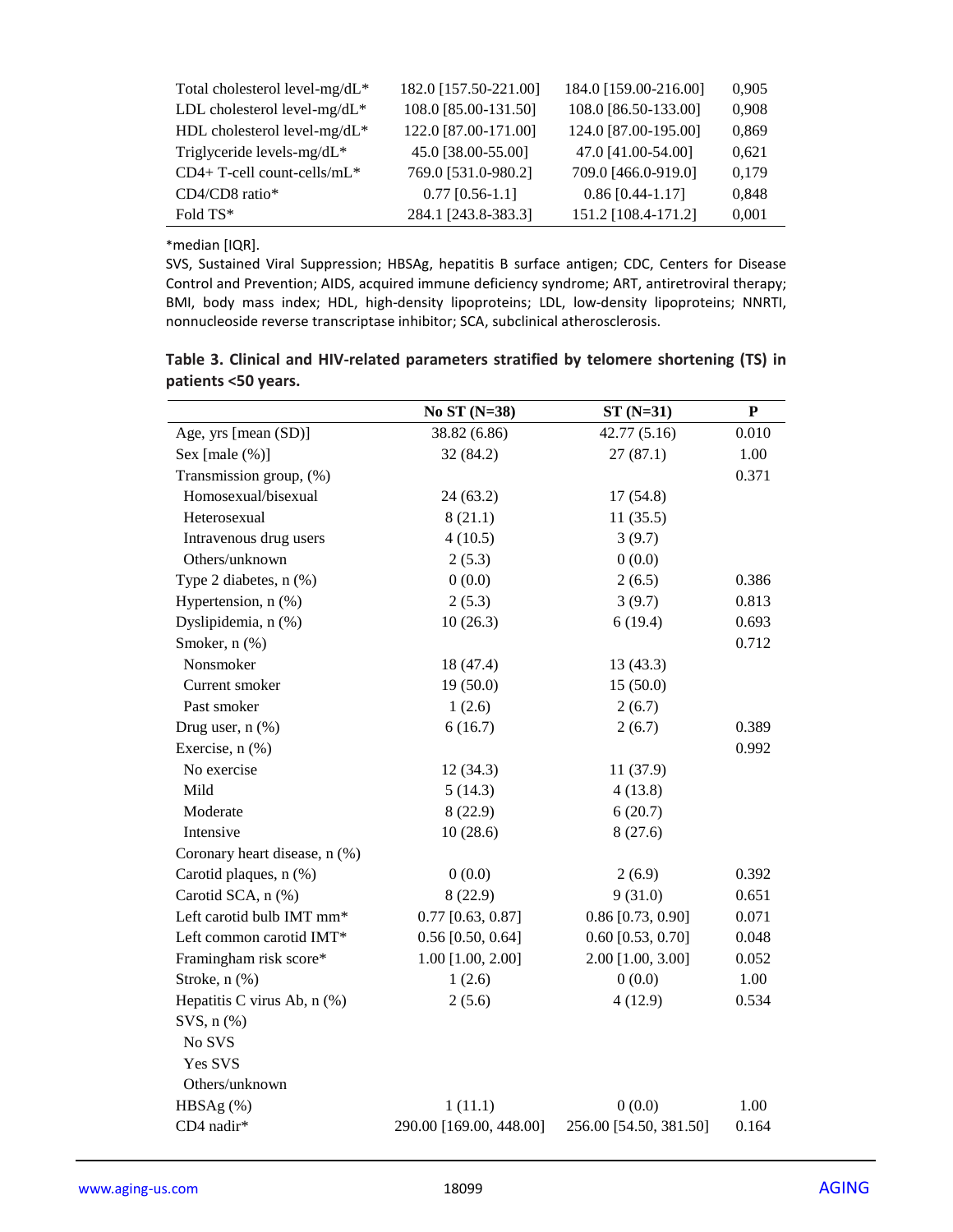| CDC HIV stage, n (%)           |                         |                         | 0.166   |
|--------------------------------|-------------------------|-------------------------|---------|
| Stage A                        | 21(60.0)                | 11(37.9)                |         |
| Stage B                        | 8(22.9)                 | 8(27.6)                 |         |
| Stage C                        | 6(17.1)                 | 10(34.5)                |         |
| AIDS $(\%)$                    | 6(15.8)                 | 11(35.5)                | 0.108   |
| On ART, $n$ $%$                |                         |                         | 0.874   |
| Protease inhibitor, n (%)      | 6(15.8)                 | 8(25.8)                 | 0.466   |
| NNRTI, $n$ $(\%)$              | 16(42.1)                | 10(32.3)                | 0.555   |
| Integrase inhibitor, $n$ (%)   | 18 (47.4)               | 16(51.6)                | 0.913   |
| Other ART combination (%)      | 5(13.2)                 | 4(13.3)                 | 1.00    |
| Time on ART, yrs [mean (SD)]   | 3.17 [1.79, 4.99]       | 2.80 [1.69, 6.97]       | 0.800   |
| $BMI^*$                        | 26.48 [23.61, 28.56]    | 25.83 [23.09, 28.11]    | 0.708   |
| Glomerular filtration mL/min*  | 89.95 [85.79, 95.66]    | 92.03 [75.22, 101.96]   | 0.818   |
| Glucose level-mg/dL*           | 90.00 [84.00, 97.00]    | 90.00 [85.00, 99.50]    | 0.575   |
| Total cholesterol level-mg/dL* | 176.00 [157.00, 203.00] | 172.00 [150.50, 211.50] | 0.995   |
| LDL cholesterol level-mg/dL*   | 104.00 [80.00, 120.00]  | 105.00 [82.00, 136.00]  | 0.821   |
| HDL cholesterol level-mg/dL*   | 44.00 [38.00, 53.00]    | 47.00 [41.00, 53.50]    | 0.839   |
| Triglyceride levels-mg/dL*     | 119.00 [86.00, 148.00]  | 104.00 [84.00, 163.50]  | 0.749   |
| $CD4+T$ -cell count-cells/mL*  | 827.0 [434.00, 967.00]  | 683.0 [435.00, 931.00]  | 0.431   |
| CD4/CD8 ratio*                 | $0.80$ [0.51, 1.09]     | $0.80$ [0.42, 1.03]     | 0.743   |
| Fold TS*                       | 286.03 [247.28, 389.38] | 150.12 [105.80, 170.08] | < 0.001 |

\*median [IQR].

SVS, Sustained Viral Suppression; HBSAg, hepatitis B surface antigen; CDC, Centers for Disease Control and Prevention; AIDS, acquired immune deficiency syndrome; ART, antiretroviral therapy; BMI, body mass index; HDL, high-density lipoproteins; LDL, low-density lipoproteins; NNRTI, nonnucleoside reverse transcriptase inhibitor; SCA, subclinical atherosclerosis.

cell/μl] vs. 508.5 [328-861.25 cell/μl];  $p=0.05$ ) (Figures 1, 2). In the multivariate analysis, independent variables associated with TS were age (OR=1.14; 95%-CI=1.04- 1.25; p=0.04) and absolute counts of activated CD8+CD38+ T cells (OR=1.18; 95%-CI=1.00-1.39;  $p=0.05$ ).

## **DISCUSSION**

Although ART drastically reduces immune activation, HIV-1-infected individuals show signs of persistent immune activation and inflammation [20]. In fact, HIV-1 infected patients on ART with suppressed viraemia have higher rates of age-associated diseases and shorter life expectancy, compared to uninfected persons of the same age [21, 22]. Our study reveals that in young adults immune-activation is related to telomere shortening, and all together could contribute to the increased co-morbidity described in HIV disease. As previously described in adults and older children [23, 24], HIV infection is associated with increased levels of activated CD8+ effector T cells, which lead to the accumulation of cells with a senescent phenotype (CD28-). It is well known that a major driver of cellular senescence is the telomere shortening [25]. These data

are consistent with a previous report showing that high percentage of CD8+CD28- correlates with shorter telomeres [26].

Data described in this manuscript suggests that young HIV-infected adults accumulate activated CD8+CD38+ T cells together with senescent T cells (CD28-). The finding that activated and depleted CD8 cells are negatively correlated with telomere length supports the view that sustained immune activation and cell depletion are closely related to accelerated biological aging and increased comorbidities in young HIVinfected patients. In fact, in our study, telomere length is inversely associated with increased cIMT and, therefore, with subclinical atherosclerosis.

Although it has been described that some ARTs such as those using nucleoside-like reverse transcriptase inhibitors are linked to a more pronounced telomere shortening, possibly by inducing the inhibition of the telomerase enzyme responsible for maintaining telomere length [20], our results could not detect any association between the type of ART and the telomere length. However, importantly, it has been clearly demonstrated that shortened telomeres are associated to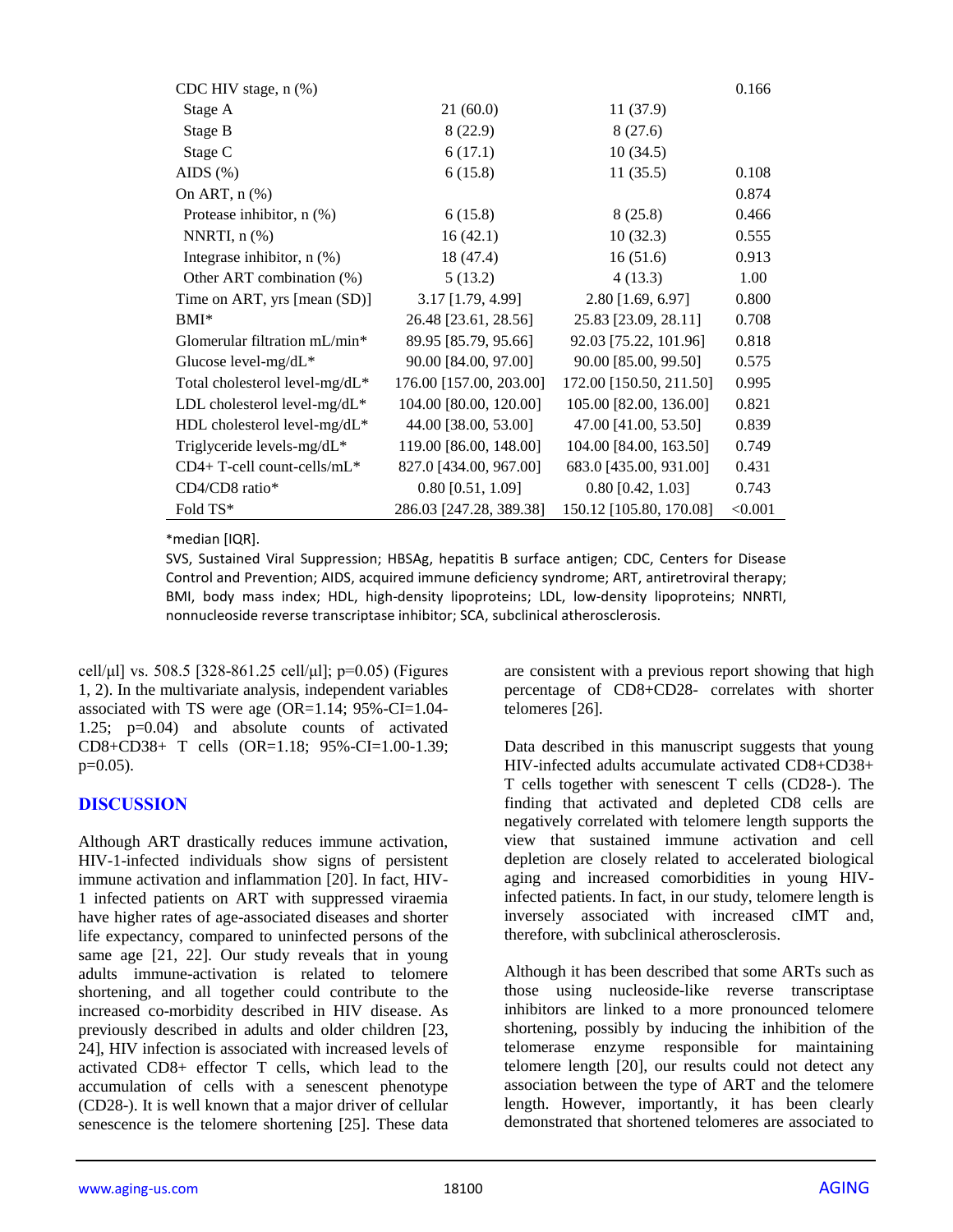

Figure 1. Frequency in total lymphocytes (%) in HIV-infected young adults with and without TS. Box-plots show the percentage of total and activated B and T lymphocytes: CD19+ B lymphocytes, CD19+ CD38+ activated B lymphocytes, CD4+ helper T lymphocytes, CD8+ cytotoxic T lymphocytes, CD8+ CD38+ activated cytotoxic T lymphocytes.



Figure 2. Mean fluorescence intensity (MFI) in HIV-infected young adults with and without TS. Box-plots show MFI of senescent and non-senescent activated B and T lymphocytes: CD38 in CD19+ activated B lymphocytes, CD38 in CD4+28+ Non-senescent activated helper T lymphocytes, CD38 in CD4+28- senescent activated helper T lymphocytes, CD38 in CD8+28+ Non-senescent activated cytotoxic T lymphocytes, CD38 in CD8+28- senescent activated cytotoxic T lymphocytes.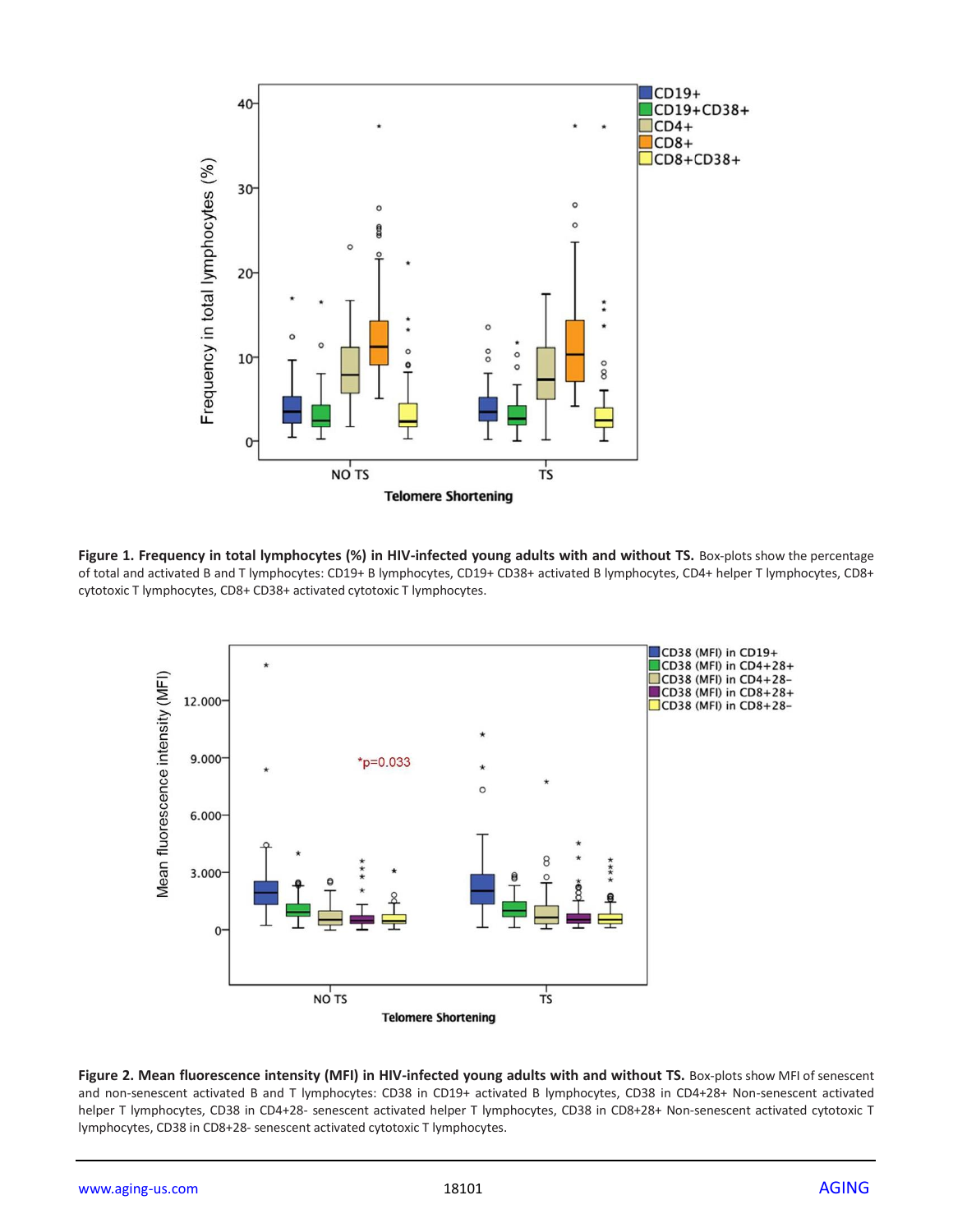excessive cellular replication occurring as a consequence of the chronic immune activation triggered by latent HIV infection [20].

In line with systematic reviews and meta-analysis describing that HIV-infected individuals have significantly higher values of cIMT than uninfected ones [27], our data show that forty nine percent of patients with TS had increased cIMT in the left carotid bulb, the left common carotid artery, and the right common carotid artery, in addition to higher probability of carotid plaque and a higher score on the Framingham scale than those without TS. In fact, in our study, TS was an independent predictor of SCA, measured by cIMT, in young HIV-infected patients in stable ART. These results are the basis to explain the higher prevalence of atherosclerosis associated to the chronic inflammation induced by HIV infection and the use of ART, and make up the best scenario to boost TS.

We used qPCR to assay the telomere length, as it is supposed to be quicker, more sensitive, and less technical than other methods, so it allows for a higher throughput [28]. This higher throughput also serves to reduce the costs [28]. Moreover, the qPCR method is associated with less stringent requirements on DNA amount and quality. However, the qPCR only determines the relative mean telomere length. Furthermore, the data obtained using this technique are not presented in absolute values of kilobase pairs (kbp) [28].

Shortened telomeres in vascular endothelium are thought to promote cellular senescence, which feeds the inflammatory cycle, leading to plaque deposition [29, 30, 8]. Thus, higher level of inflammation could cause endothelial dysfunction, which is seen as the link between infection and atherosclerosis [31, 32]. The internal mammary artery has longer telomeres than other arteries and is protected from atherosclerosis. Therefore, increased telomerase activity protects endothelium from senescence, suggesting that telomeres play a protective role in atherosclerosis. In this line, it has been shown that shortened telomeres in ageing cardiomyocytes leads to cell loss by increased cellular senescence and apoptosis, and limits proliferative potential of cardiac progenitors, contributing to heart failure [29, 30, 33, 8, 10].

Altogether, our data support a scenario in which viremia sustained chronic inflammation drives to a high turnover of naïve immune cells, which rapidly differentiate and get exhausted, resulting in the accumulation of senescent cells with shortened telomeres. Senescent cells, in turn, secrete proinflammatory factors, which would reinforce inflammation creating a positive feedback loop. As expected, in our series, HIV-infected patients with TS had higher levels of activation markers (CD38 expression) on T and B cells, which agree with other studies describing the association of increased immune activation (higher percentage of CD4+CD38+ T cells) with shorter telomeres in HIV-1-infected patients on ART. In line with previous studies [34], our data suggest that chronic inflammation associated with HIV-1 infection drives to an excessive activation and proliferation of T cells, which in turn leads to telomere shortening and ultimately to immunosenescence. As a consequence, young HIV-infected adults with TS would be at higher risk of presenting comorbidities and non-AIDS events.

Our study has some limitations that must be taken into account, for example, its cross-sectional nature that means that the relationships found can not be classified as causal. On the other hand, there are factors that were not evaluated in this study, such as oxidative stress, which are more frequent in HIV infected patients and have been associated with persistent chronic inflammation, early aging and greater telomere shortening [35, 36]. Nor have we evaluated antioxidant treatment. However, we observed that there is an association between cell activation markers with telomeric shortening, which could help to better understand the early aging of this population.

In conclusion, young HIV-infected adults exhibit premature biological ageing with higher SCA, shortened telomeres, and increased T-cell immune activation and senescence, compromising their immune surveillance and increasing the risk of age-related diseases and non-AIDS events. Nonetheless, new studies will be necessary to investigate the mechanisms involved, which could reveal potential targets to improve the quality of life and survival of these patients.

## **ACKNOWLEDGMENTS**

To Carmel Martínez Solano, Maria Dolores García-Aranau and Elena Bernal-Moreno for technical support in the flow cytometry analysis.

To the Carlos III through the Red Temática de Investigación Cooperativa en Sida (RD06/006, RD12/0017/ 0018, RD16/0002/0006, and RD16/0025/ 0038) as part of the RIS: The RIS cohort (CoRIS) is supported by the Instituto de Salud Plan Nacional I+D+I and cofinanced by ISCIII-Subdirección General de Evaluación y el Fondo Europeo de Desarrollo Regional (FEDER).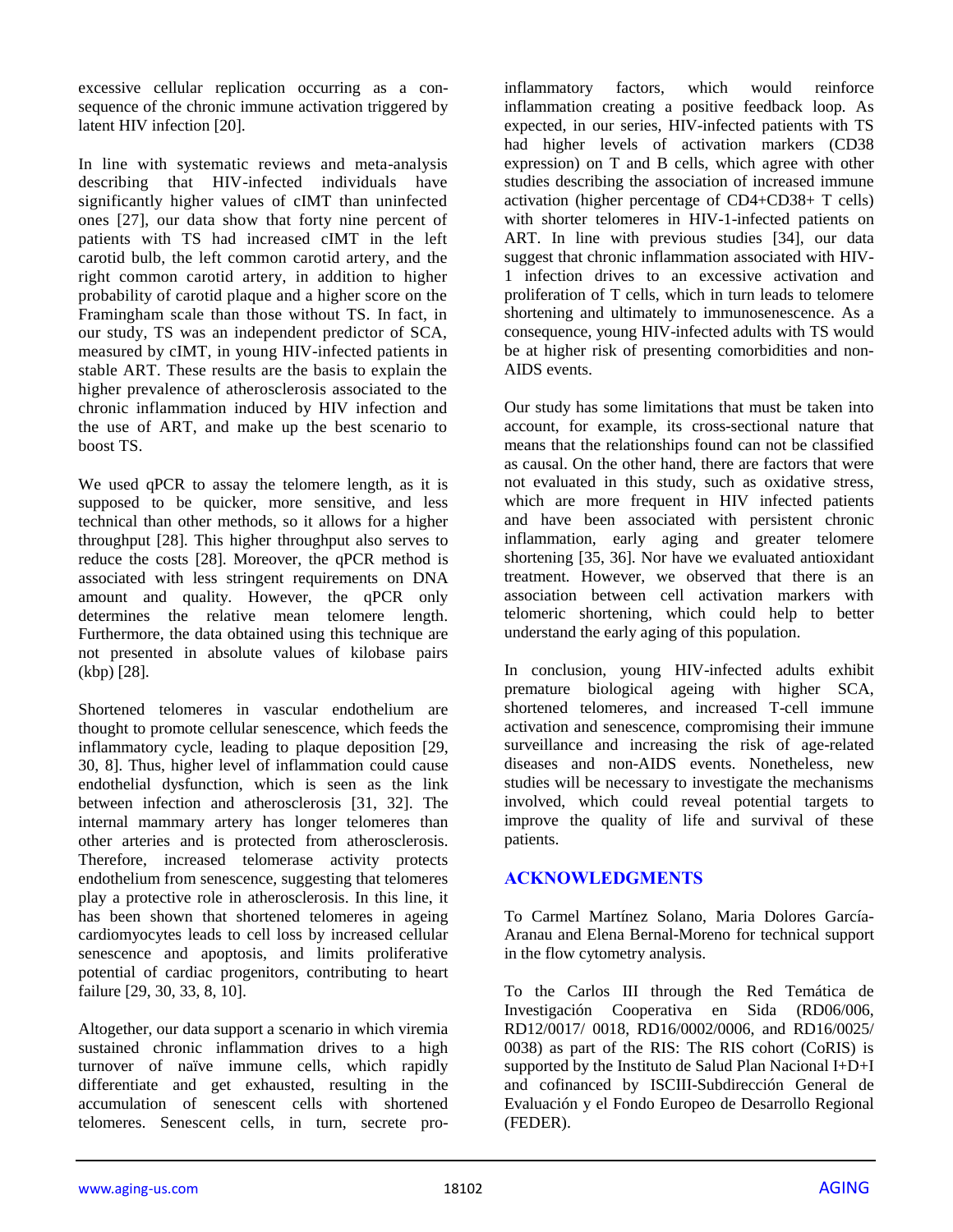#### **CONFLICTS OF INTEREST**

The authors declare that they have no conflicts of interest.

#### **FUNDING**

This study has been funded by Instituto de Salud Carlos III through the project "PI17/01545" (Co-funded by European Regional Development Fund/European Social Fund) "Investing in your future."

#### **REFERENCES**

1. Costa Dde S, Rosa DV, Barros AG, Romano-Silva MA, Malloy-Diniz LF, Mattos P, de Miranda DM. Telomere length is highly inherited and associated with hyperactivity-impulsivity in children with attention deficit/hyperactivity disorder. Front Mol Neurosci. 2015; 8:28.

<https://doi.org/10.3389/fnmol.2015.00028> PMID[:26217174](https://pubmed.ncbi.nlm.nih.gov/26217174)

- 2. Blackburn EH, Epel ES, Lin J. Human telomere biology: A contributory and interactive factor in aging, disease risks, and protection. Science. 2015; 350:1193–98. <https://doi.org/10.1126/science.aab3389> PMID[:26785477](https://pubmed.ncbi.nlm.nih.gov/26785477)
- 3. Cawthon RM, Smith KR, O'Brien E, Sivatchenko A, Kerber RA. Association between telomere length in blood and mortality in people aged 60 years or older. Lancet. 2003; 361:393–95. [https://doi.org/10.1016/S0140-6736\(03\)12384-7](https://doi.org/10.1016/S0140-6736(03)12384-7) PMID[:12573379](https://pubmed.ncbi.nlm.nih.gov/12573379)
- 4. Fernández-Alvira JM, Fuster V, Dorado B, Soberón N, Flores I, Gallardo M, Pocock S, Blasco MA, Andrés V. Short Telomere Load, Telomere Length, and Subclinical Atherosclerosis: The PESA Study. J Am Coll Cardiol. 2016; 67:2467–76. <https://doi.org/10.1016/j.jacc.2016.03.530> PMID[:27230041](https://pubmed.ncbi.nlm.nih.gov/27230041)

5. Tarik M, Ramakrishnan L, Sachdev HS, Tandon N, Roy A, Bhargava SK, Pandey RM. Validation of quantitative polymerase chain reaction with Southern blot method for telomere length analysis. Future Sci OA. 2018; 4:FSO282. <https://doi.org/10.4155/fsoa-2017-0115>

PMID[:29682317](https://pubmed.ncbi.nlm.nih.gov/29682317)

- 6. Nawrot TS, Staessen JA, Gardner JP, Aviv A. Telomere length and possible link to X chromosome. Lancet. 2004; 363:507–10. [https://doi.org/10.1016/S0140-6736\(04\)15535-9](https://doi.org/10.1016/S0140-6736(04)15535-9) PMID[:14975611](https://pubmed.ncbi.nlm.nih.gov/14975611)
- 7. Lin J, Sun J, Wang S, Milush JM, Baker CA, Coccia M,

Effros RB, Puterman E, Blackburn E, Prather AA, Epel E. *In vitro* proinflammatory gene expression predicts *in vivo* telomere shortening: A preliminary study. Psychoneuroendocrinology. 2018; 96:179–87. <https://doi.org/10.1016/j.psyneuen.2018.06.020> PMI[D:29980010](https://pubmed.ncbi.nlm.nih.gov/29980010)

8. Fourie C, van Rooyen J, Pieters M, Conradie K, Hoekstra T, Schutte A. Is HIV-1 infection associated with endothelial dysfunction in a population of African ancestry in South Africa? Cardiovasc J Afr. 2011; 22:134–40. <https://doi.org/10.5830/cvja-2010-056>

PMI[D:21713302](https://pubmed.ncbi.nlm.nih.gov/21713302)

- 9. Schillaci G, De Socio GV, Pucci G, Mannarino MR, Helou J, Pirro M, Mannarino E. Aortic stiffness in untreated adult patients with human immunodeficiency virus infection. Hypertension. 2008; 52:308–13. [https://doi.org/10.1161/HYPERTENSIONAHA.108.1146](https://doi.org/10.1161/HYPERTENSIONAHA.108.114660) [60](https://doi.org/10.1161/HYPERTENSIONAHA.108.114660) PMI[D:18559718](https://pubmed.ncbi.nlm.nih.gov/18559718)
- 10. Cobos Jiménez V, Wit FW, Joerink M, Maurer I, Harskamp AM, Schouten J, Prins M, van Leeuwen EM, Booiman T, Deeks SG, Reiss P, Kootstra NA, and AGEhIV Study Group. T-Cell Activation Independently Associates With Immune Senescence in HIV-Infected Recipients of Long-term Antiretroviral Treatment. J Infect Dis. 2016; 214:216–25. <https://doi.org/10.1093/infdis/jiw146> PMI[D:27073222](https://pubmed.ncbi.nlm.nih.gov/27073222)
- 11. Dock JN, Effros RB. Role of CD8 T Cell Replicative Senescence in Human Aging and in HIV-mediated Immunosenescence. Aging Dis. 2011; 2:382–97. PMI[D:22308228](https://pubmed.ncbi.nlm.nih.gov/22308228)
- 12. Gianesin K, Noguera-Julian A, Zanchetta M, Del Bianco P, Petrara MR, Freguja R, Rampon O, Fortuny C, Camós M, Mozzo E, Giaquinto C, De Rossi A. Premature aging and immune senescence in HIV-infected children. AIDS. 2016; 30:1363–73.

<https://doi.org/10.1097/QAD.0000000000001093> PMI[D:26990630](https://pubmed.ncbi.nlm.nih.gov/26990630)

13. Bernal E, Torres M, Alcaraz A, Alcaraz MJ, Rosa V, Valero S, Muñoz A, Onteniente M, Vicente T, Cano A. Association Between Erectile Dysfunction and Carotid Subclinical Atherosclerosis in HIV-Infected Patients. J Acquir Immune Defic Syndr. 2019; 80:429–35.

<https://doi.org/10.1097/QAI.0000000000001932> PMI[D:30664536](https://pubmed.ncbi.nlm.nih.gov/30664536)

14. Bernal Morell E, Serrano Cabeza J, Muñoz Á, Marín I, Masiá M, Gutiérrez F, Cano A. The CD4/CD8 Ratio is Inversely Associated with Carotid Intima-Media Thickness Progression in Human Immunodeficiency Virus-Infected Patients on Antiretroviral Treatment. AIDS Res Hum Retroviruses. 2016; 32:648–53.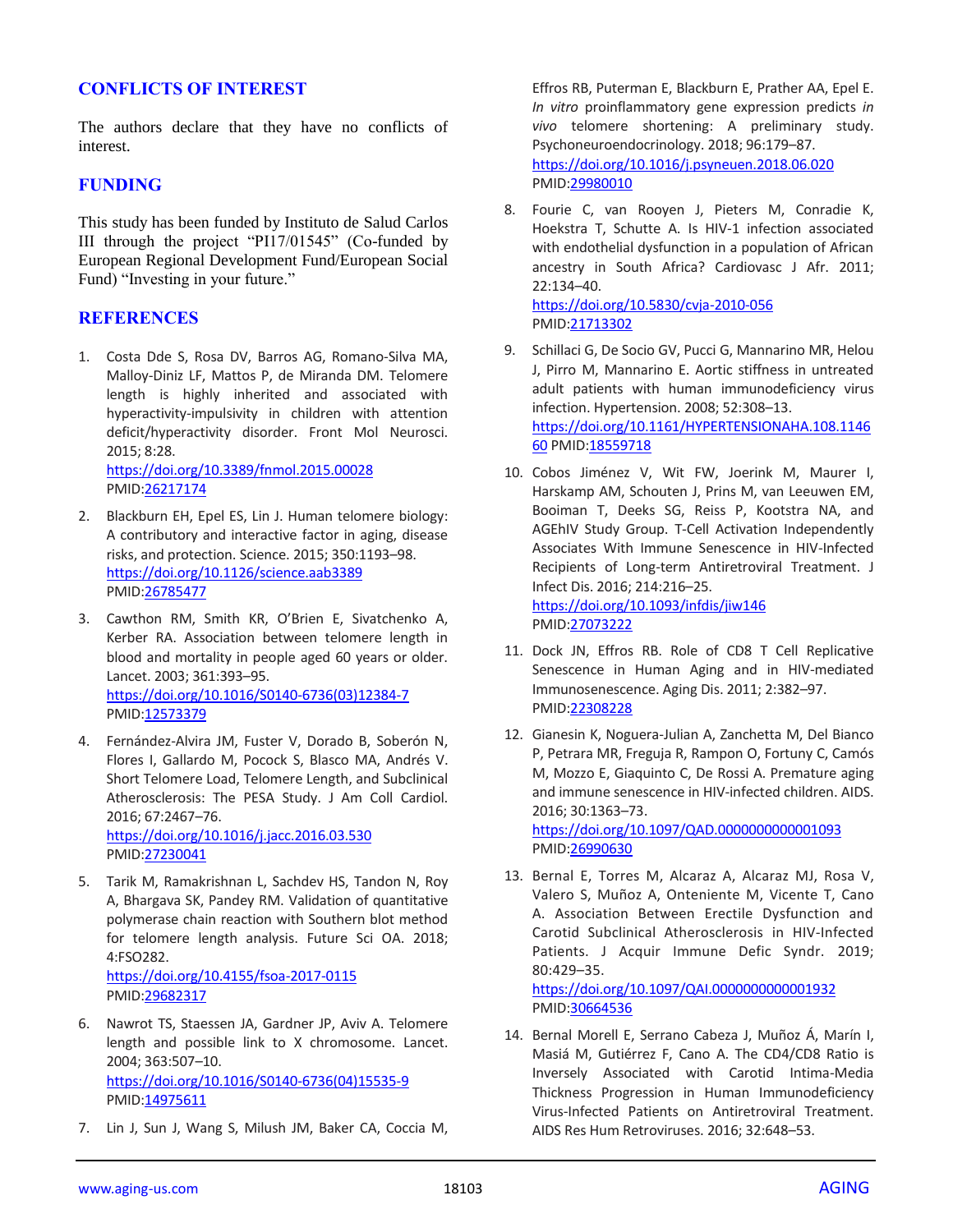<https://doi.org/10.1089/AID.2015.0385> PMID[:27005326](https://pubmed.ncbi.nlm.nih.gov/27005326)

- 15. Lawyer FC, Stoffel S, Saiki RK, Chang SY, Landre PA, Abramson RD, Gelfand DH. High-level expression, purification, and enzymatic characterization of fulllength Thermus aquaticus DNA polymerase and a truncated form deficient in 5' to 3' exonuclease activity. PCR Methods Appl. 1993; 2:275–87. <https://doi.org/10.1101/gr.2.4.275> PMID[:8324500](https://pubmed.ncbi.nlm.nih.gov/8324500)
- 16. Yabuta S, Masaki M, Shidoji Y. Associations of Buccal Cell Telomere Length with Daily Intake of β-Carotene or α-Tocopherol Are Dependent on Carotenoid Metabolism-related Gene Polymorphisms in Healthy Japanese Adults. J Nutr Health Aging. 2016; 20:267–74. <https://doi.org/10.1007/s12603-015-0577-x> PMID[:26892575](https://pubmed.ncbi.nlm.nih.gov/26892575)
- 17. Cawthon RM. Telomere length measurement by a novel monochrome multiplex quantitative PCR method. Nucleic Acids Res. 2009; 37:e21. <https://doi.org/10.1093/nar/gkn1027> PMID[:19129229](https://pubmed.ncbi.nlm.nih.gov/19129229)
- 18. Srinivasa S, Fitch KV, Petrow E, Burdo TH, Williams KC, Lo J, Côté HC, Grinspoon SK. Soluble CD163 is associated with shortened telomere length in HIVinfected patients. J Acquir Immune Defic Syndr. 2014; 67:414–18. <https://doi.org/10.1097/QAI.0000000000000329> PMID[:25197827](https://pubmed.ncbi.nlm.nih.gov/25197827)
- 19. Bernal E, Martinez M, Torres A, Guillamón CF, Alcaraz A, Alcaraz MJ, Muñoz A, Valero S, Botella C, Campillo JA, Cano A, Minguela A. T cell senescence predicts subclinical atherosclerosis in HIV-infected patients similarly to traditional cardiovascular risk factors. Antiviral Res. 2019; 162:163–70. <https://doi.org/10.1016/j.antiviral.2018.12.014> PMID[:30593833](https://pubmed.ncbi.nlm.nih.gov/30593833)
- 20. Zanet DL, Thorne A, Singer J, Maan EJ, Sattha B, Le Campion A, Soudeyns H, Pick N, Murray M, Money DM, Côté HC, and CIHR Emerging Team Grant on HIV Therapy and Aging: CARMA. Association between short leukocyte telomere length and HIV infection in a cohort study: No evidence of a relationship with antiretroviral therapy. Clin Infect Dis. 2014; 58:1322–32.

<https://doi.org/10.1093/cid/ciu051> PMID[:24457340](https://pubmed.ncbi.nlm.nih.gov/24457340)

21. Schouten J, Wit FW, Stolte IG, Kootstra NA, van der Valk M, Geerlings SE, Prins M, Reiss P, and AGEhIV Cohort Study Group. Cross-sectional comparison of the prevalence of age-associated comorbidities and their risk factors between HIV-infected and uninfected individuals: the AGEhIV cohort study. Clin Infect Dis. 2014; 59:1787–97.

<https://doi.org/10.1093/cid/ciu701> PMID[:25182245](https://pubmed.ncbi.nlm.nih.gov/25182245)

- 22. Booiman T, Wit FW, Girigorie AF, Maurer I, De Francesco D, Sabin CA, Harskamp AM, Prins M, Franceschi C, Deeks SG, Winston A, Reiss P, Kootstra NA, and Co-morBidity in Relation to Aids (COBRA) Collaboration. Terminal differentiation of T cells is strongly associated with CMV infection and increased in HIV-positive individuals on ART and lifestyle matched controls. PLoS One. 2017; 12:e0183357. <https://doi.org/10.1371/journal.pone.0183357> PMI[D:28806406](https://pubmed.ncbi.nlm.nih.gov/28806406)
- 23. Hasse B, Ledergerber B, Furrer H, Battegay M, Hirschel B, Cavassini M, Bertisch B, Bernasconi E, Weber R, and Swiss HIV Cohort Study. Morbidity and aging in HIVinfected persons: the Swiss HIV cohort study. Clin Infect Dis. 2011; 53:1130–39. <https://doi.org/10.1093/cid/cir626> PMI[D:21998280](https://pubmed.ncbi.nlm.nih.gov/21998280)
- 24. Brenchley JM, Karandikar NJ, Betts MR, Ambrozak DR, Hill BJ, Crotty LE, Casazza JP, Kuruppu J, Migueles SA, Connors M, Roederer M, Douek DC, Koup RA. Expression of CD57 defines replicative senescence and antigen-induced apoptotic death of CD8+ T cells. Blood. 2003; 101:2711–20. <https://doi.org/10.1182/blood-2002-07-2103> PMI[D:12433688](https://pubmed.ncbi.nlm.nih.gov/12433688)
- 25. Montesano C, Anselmi A, Palma P, Bernardi S, Cicconi R, Mattei M, Castelli-Gattinara G, Ciccozzi M, Colizzi V, Amicosante M. HIV replication leads to skewed maturation of CD8-positive T-cell responses in infected children. New Microbiol. 2010; 33:303–09. PMI[D:21213588](https://pubmed.ncbi.nlm.nih.gov/21213588)
- 26. Msoka TF, Van Guilder GP, van Furth M, Smulders Y, Meek SJ, Bartlett JA, Vissoci JR, van Agtmael MA. The effect of HIV infection, antiretroviral therapy on carotid intima-media thickness: A systematic review and metaanalysis. Life Sci. 2019; 235:116851. <https://doi.org/10.1016/j.lfs.2019.116851> PMI[D:31499070](https://pubmed.ncbi.nlm.nih.gov/31499070)
- 27. Niccoli T, Partridge L. Ageing as a risk factor for disease. Curr Biol. 2012; 22:R741–52. <https://doi.org/10.1016/j.cub.2012.07.024> PMI[D:22975005](https://pubmed.ncbi.nlm.nih.gov/22975005)
- 28. Olsen MT, Bérubé M, Robbins J, Palsbøll PJ. Empirical evaluation of humpback whale telomere length estimates; quality control and factors causing variability in the singleplex and multiplex qPCR methods. BMC Genet. 2012; 13:77. <https://doi.org/10.1186/1471-2156-13-77> PMI[D:22954451](https://pubmed.ncbi.nlm.nih.gov/22954451)
- 29. Kovacic JC, Moreno P, Hachinski V, Nabel EG, Fuster V. Cellular senescence, vascular disease, and aging: Part 1 of a 2-part review. Circulation. 2011; 123:1650–60.